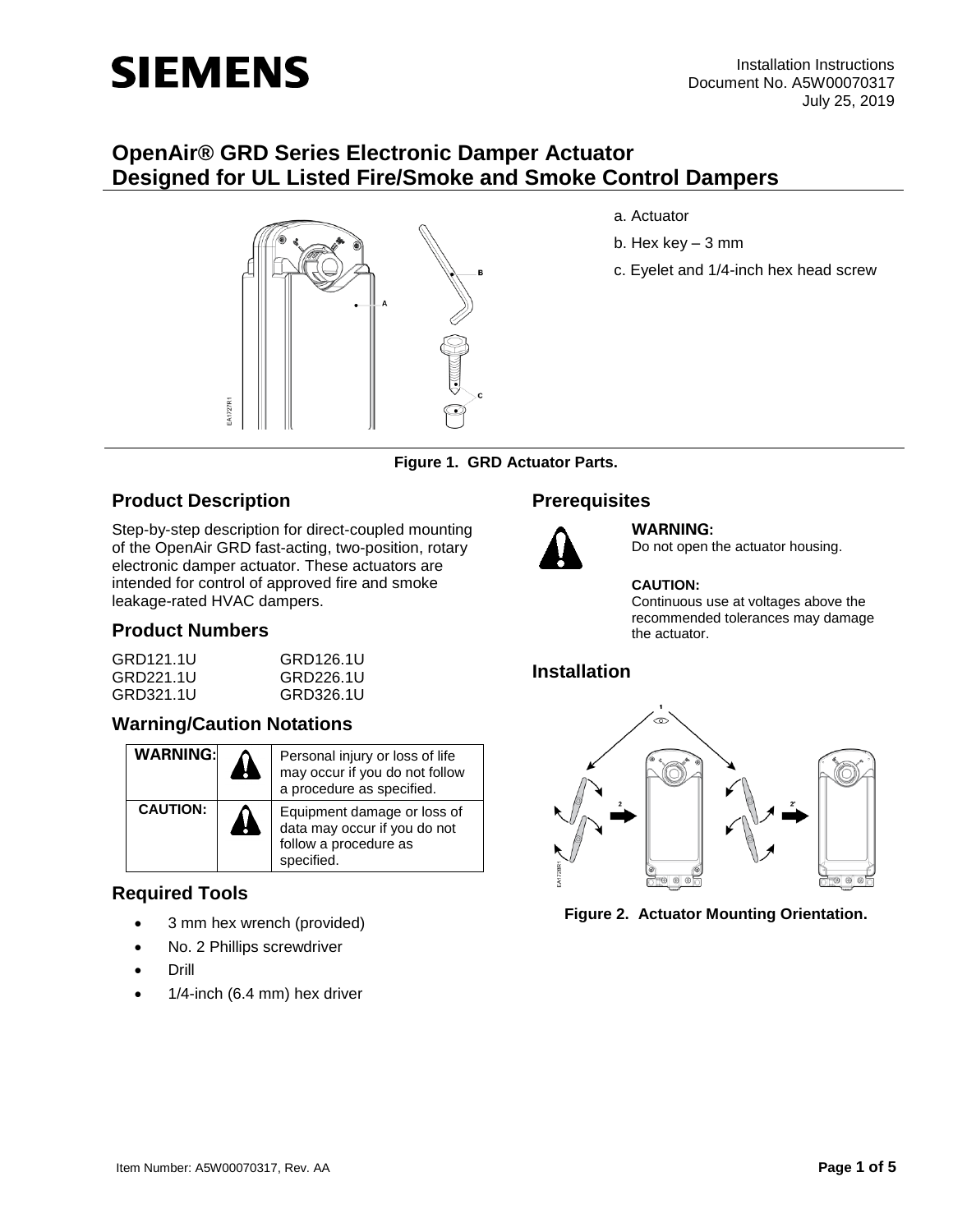Document No. A5W00070317 Installation Instructions July 25, 2019



**Figure 3. Shaft Length and Proper Shaft Adapter Location.**



**Figure 4. Fasten the Shaft Adapter to the Damper Shaft.**



- 1. Insert the eyelet through housing ear.
- 2. Insert screw through eyelet and tighten using 1/4-inch (6.4 mm) hex driver.



**Figure 6. Tighten Conduit Screws (No. 2 Phillips Screwdriver).**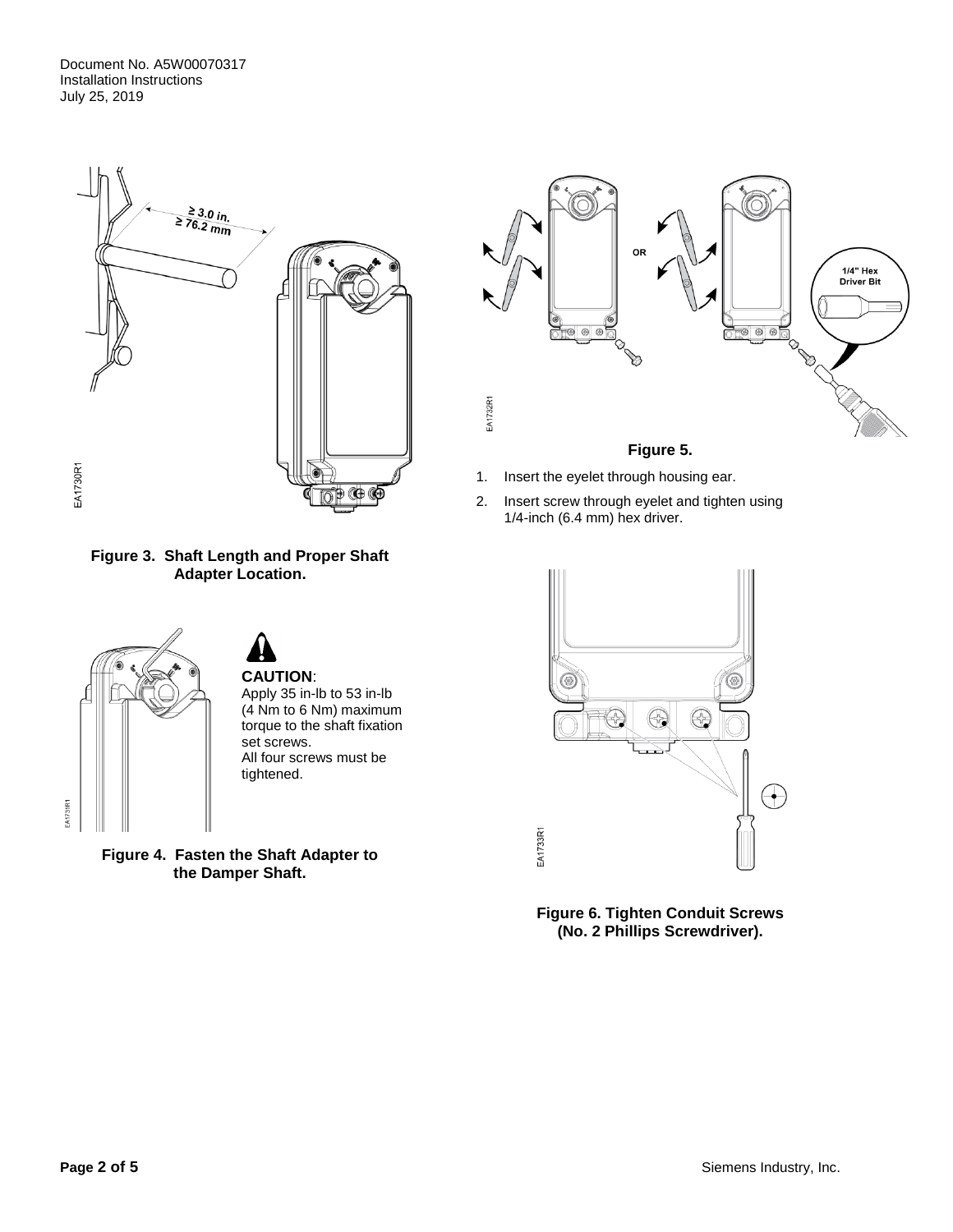# **Wiring**

**NOTE:** All wiring must conform to NEC and local codes and regulations.



| <b>Function</b> | Color        |
|-----------------|--------------|
| Supply          | Red          |
| Neutral         | <b>Black</b> |
| Ground          | Green/Yellow |

| <b>Function</b> | Color        |
|-----------------|--------------|
| Line            | <b>Black</b> |
| Neutral         | White        |
| Ground          | Green/Yellow |

| <b>Function</b> | Color        |
|-----------------|--------------|
| Line            | Brown        |
| <b>Neutral</b>  | <b>Blue</b>  |
| Ground          | Green/Yellow |



#### **CAUTION:**

The actuator must be wired with a 230 Vac line with respect to neutral. The ground lead must be connected for proper protection of the actuator. Any other connection, such as phase-to-phase, can damage the actuator.



**Fixed Dual End Switches.**

### **NOTE:**

Both sets of contacts are open when actuator is between 5° and 85°.

| Switch    | Wire<br>Color | <b>Switch</b><br><b>Makes</b> | <b>Switch</b><br><b>Breaks</b> |
|-----------|---------------|-------------------------------|--------------------------------|
| $5^\circ$ | Gray          | $< 5^{\circ}$                 | $> 5^{\circ}$                  |
| 85°       | Yellow        | $>85^{\circ}$                 | $< 85^{\circ}$                 |



### **CAUTION:**

Mixed switch operation to the switching outputs of both fixed dual end switches (5° and 85°) is not permitted.

Either AC line voltage from the same phase must be applied to all four outputs of the fixed dual end switches, or UL-Class 2 voltage must be applied to all four outputs.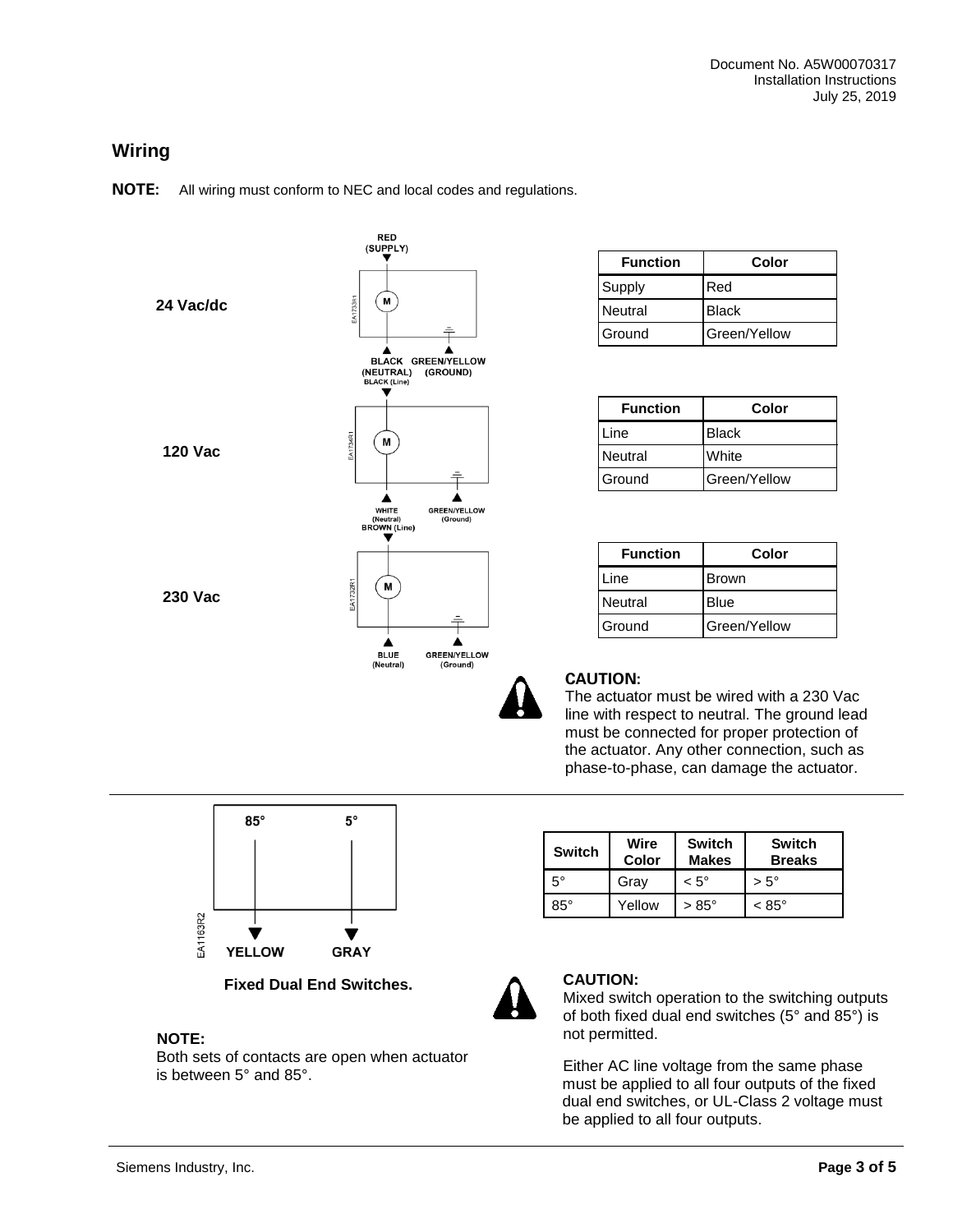# **Wiring, Continued**

# **Electronic Fusible Link (EFL)**

All GRD Electronic Damper Actuators are EFLcapable. EFLs are purchased separately. See Table 1.

#### **Table 1. Electronic Fusible Link Product Numbers.**

| <b>Part Number</b> | <b>Operation</b> |
|--------------------|------------------|
| ASK791.165         | 165°F (74°C)     |
| ASK791.212         | 212°F (100°C)    |
| ASK791.250         | 250°F (121°C)    |
| ASK791.350         | 350°F (177°C)    |

#### **NOTE:**

All EFLs are low voltage and do not need to be wired in conduit.

To install an EFL, do the following:

1. Remove and discard the plug marked **EFL**.



2. Using a small, needle-nose pliers or flat-blade screwdriver, remove the jumper.



3. Insert the quick connect from the EFL.



#### **NOTE:**

If you are not using an EFL, do not modify the actuator. An EFL or jumper must be installed for actuator to work properly.

#### **Maintenance**



#### **CAUTION:**

The GRD actuator does not require any periodic cycling to function properly as an integral part of an active smoke control damper system. **The National Fire Alarm Code NFPA 72 states that all life safety systems are to be functionally checked at least annually.** Check the smoke control damper/actuator every time you functionally check your smoke detectors, emergency lights, and/or power generators for operation.